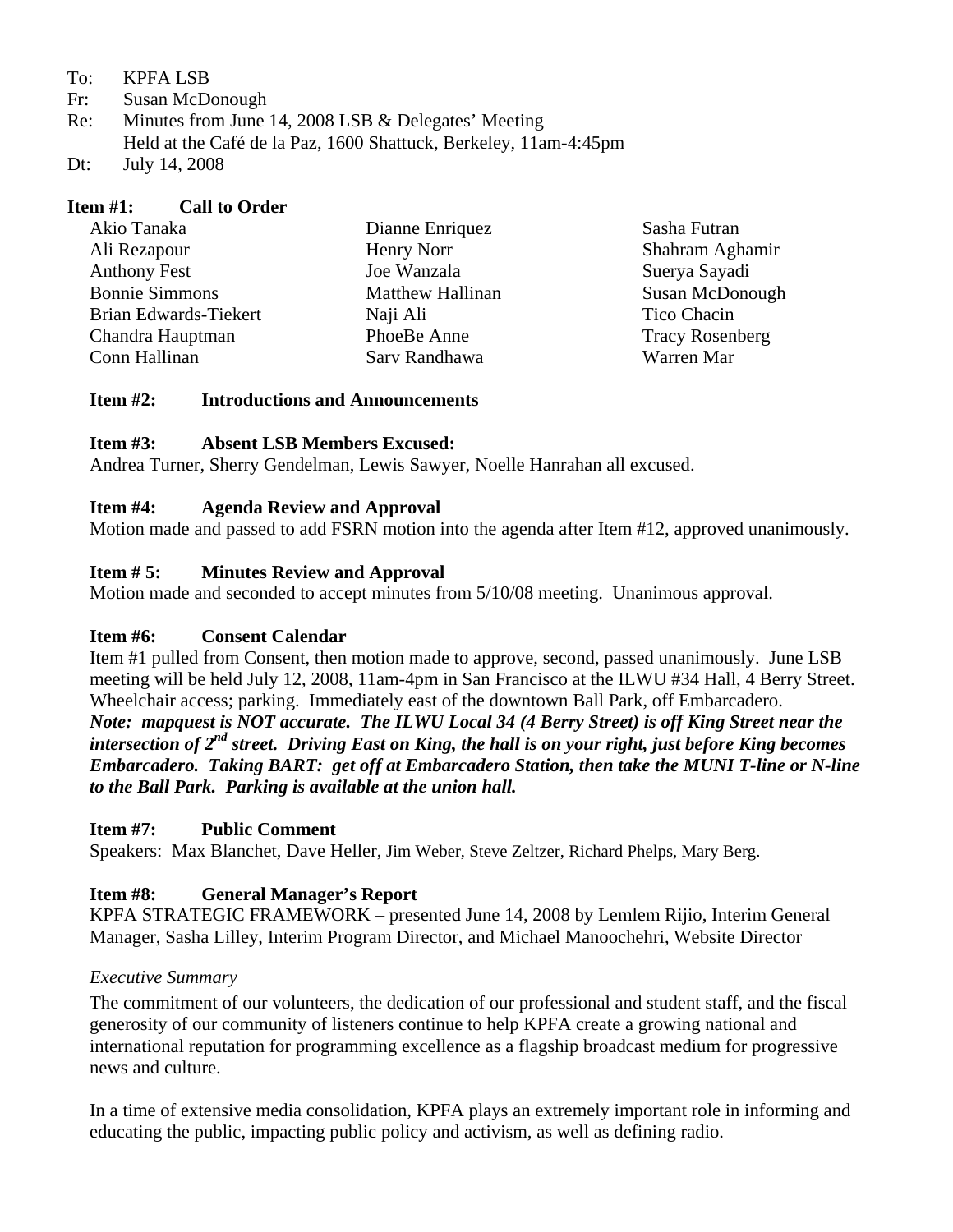As an interim general manager of an institution with outstanding mission and history, it has been an honor to work with highly talented and dedicated staff and managers to grapple with the vast opportunities that exist and the various challenges the station faces as a public broadcasting agency. One of our major challenges is flat listenership and revenue since the huge surge in 2003.

To help offset flat listenership and revenue, in addition to remaining relevant in the face of changing technology, fierce competition on the airwaves and on the Internet, our team's central goal has been to create a diverse strategy that would achieve the following core, long-term goals:

Expand listenership Expand coverage of issues pertinent to diverse, global communities Expand KPFA's and Pacifica's capacity to multiple media platforms Develop a sustainable fundraising and financial management plan

Today's presentation includes progressive steps we have made in the past two years towards achieving our core goals.

KPFA's finance, programming, engineering, and development departments, under the leadership of Lois Withers, Sasha Lilley, Michael Yoshida, and Michael Manoochehri continue to work diligently to expand the station's administrative, technological, and programmatic capacity.

**Motion**: That the KPFA LSB adopt the above report and help fulfill it.

# **Item #9: Treasurer's Report:** Review Draft Budget

Preliminary review of the draft KPFA budget was presented by Brian Edwards Tiekert. KPFA Business Manager Lois Withers was present to answer questions.Draft budget was collected at end of meeting because it contains confidential information re: wages. Budget discussion will continue at the next LSB meeting.

# **Special Order 2:00pm: Disability Access Report & Motion (CH)**

The KPFA Disability Access Report was presented to the LSB from members Leah Garner, Adrianne Lauby, Ruthanne Shpiner, Gene Sharee, and Doyle Saylor of the Disability Access Committee and members from the show Pushing Limits. After hearing their reports, the following motion was made: **MOTION:** To ensure compliance with the Americans with Disabilities Act (ADA), California's Unruh Act (CA Civil Code 51-51.3) the CA Building Standards Code (Title 24 of CA Code of Regulations), and in compliance with the Pacifica Mission of making the Network inclusive for all listeners, the KPFA LSB moves that the following disability access recommendations (including health and safety issues) proposed by the KPFA Disability Access Committee, be fully implemented by KPFA in FY2009 up to a maximum of \$10,000 according to priorities to be determined between station management and the disability access committee:

### **No cost Items:**

- Identify and make available a disability access liaison as a "go to" person for people with access needs;
- Identify people who can pull music from music library, within 24 hrs of request, and make it available for disabled staff to ensure equal access to music;
- Mark rear exit door a fire door to ensure ADA compliance (health and safety);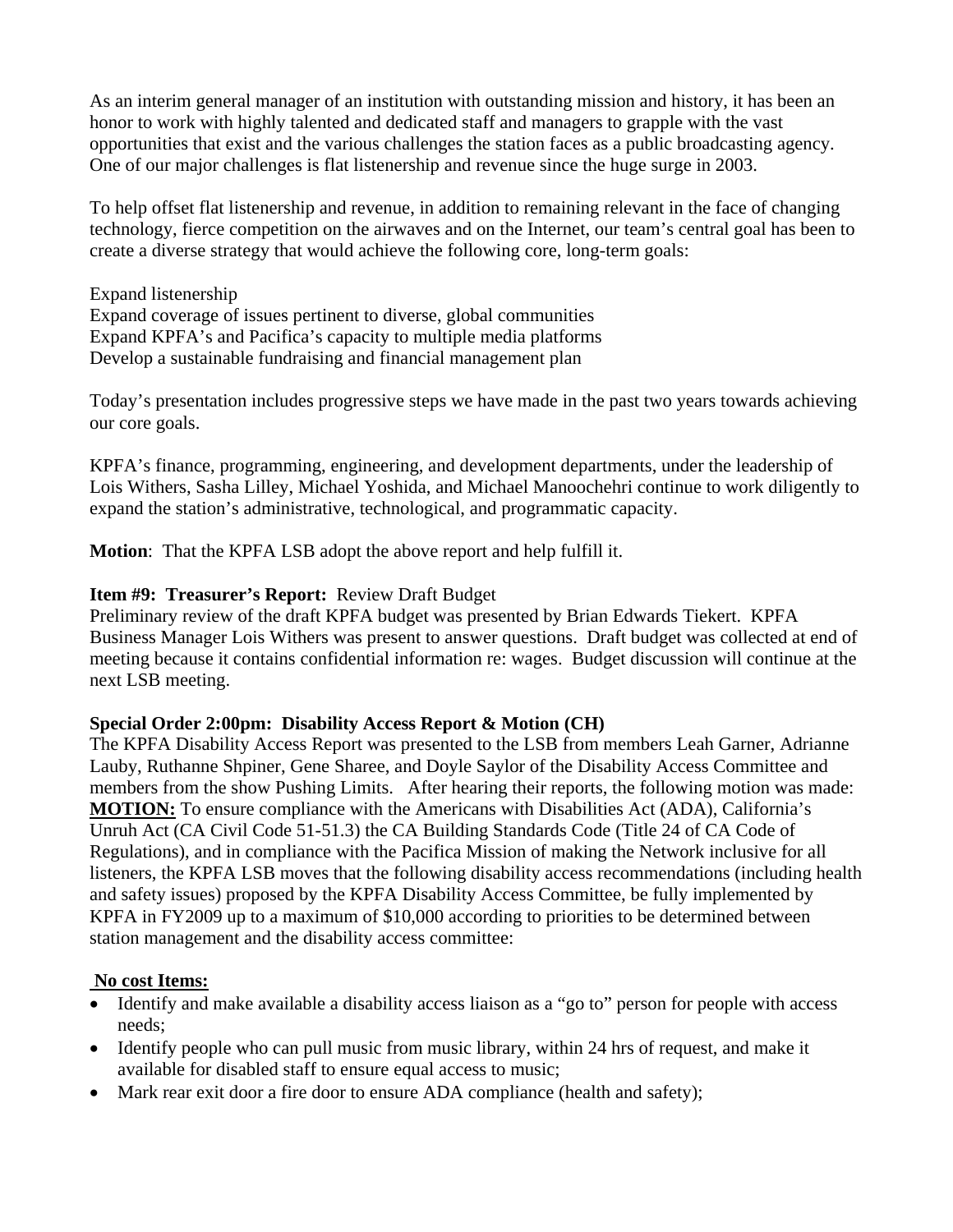- Relocate bike ramp and garbage cans to ensure wheelchair access to rear entrance door (health and safety);
- Reinstitute scent free policy and prominently place appropriate signage (health and safety);
- Ensure that any new construction (such as the restaurant building renovation) is completed with accessibility options integrated into the infra-structure; and
- Enable wheelchair access to conference room and kitchen area by rearranging or replacing furniture as needed.

## **\$500 and under:**

- Conduct mandatory disability access sensitivity training for all paid and unpaid KPFA staff by 9/08;
- Provide and make available grabbers for access to high places in 4 high-use studios, the mailbox area and in the kitchen  $(\$10/graph$ er x 6 = \$60);
- Install Braille on buttons at entrance to elevator and on inside of elevator (health & safety);
- Add Braille signs at entrances to all 4 restrooms;
- Wrap hot water pipes in bathrooms (health & safety);
- Ensure that most common rooms and major studio electrical lights and switches are wheelchair accessible;
- Install blind-accessible VU metering software in newsroom and/or on-air studio;
- Improve hallway lighting for greater visibility (\$300) (health  $\&$  safety); and
- Install transcription software (Dragon & Dictate) on 1 additional computer (\$200).

## **Above \$500:**

- Make front entrance doors fully accessible by 12/31/08;
- Remove odor from elevator (health & safety);
- Install screen reading software (JAWS) on 1 additional computer (\$900); and
- Purchase/install one additional sit/stand workstation (Manual  $= $1800$ ; Electrical  $= $7500$ ).

Motion approved unanimously.

# **Item #10: Committee Reports: GM Hire, Governance, Fundraising, PNB**

**Outreach**: Phoebe ANNE reported the next committee meeting will June 23 at 6pm. Tico Chacin has agreed to become the chair of this committee. Two motions below were approved unanimously. Phoebe Anne was thanked for chairing this committee.

1. Resolved, the LSB authorizes the outreach committee to sponsor a town hall meeting on the housing and foreclosure crisis in September 2008.

2. Resolved, the LSB authorizes the outreach committee to organize, in partnership with the City of Richmond, a town hall meeting on immigration issues.

**Governance :** Motion to approve the draft LSB self-evaluation process including minor changes may be submitted to Brian Edwards Tiekert within 7 days of LSB meeting (due June 21) and authorizes the Committee to make minor changes by unanimous vote. (See actual evaluation at end of these minutes)

**Fundraising**: Report from LSB participation in May Fund Drive -- \$1,908 was raised by the LSB (\$2,500 was the goal). Slightly more than half of the LSB did fundraising. Our goal is \$25,000 by the end of 2008.

**GM Hire:** Joe Wanzala put forward the following motion: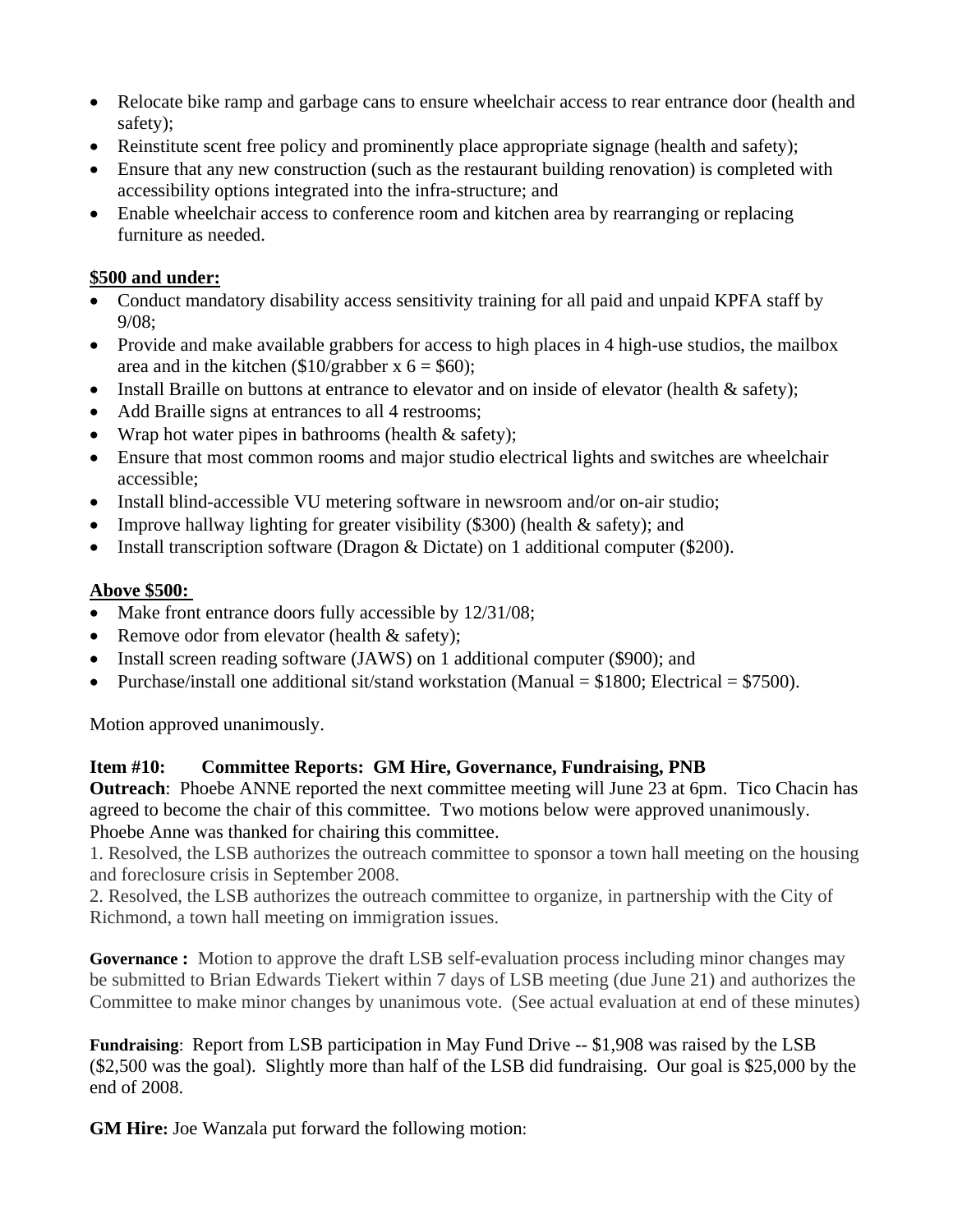Resolved: Pursuant to Article 7, Section 3, of the Pacifica Bylaws, the Local Station Board, as a one time measure, shall forward the pool of candidates that have been thus far selected and screened by the General Manager Hiring Committee to the Executive Director for consideration for the general manager position. In light of the fact that KPFA has been without a permanent general manager for over two and a half years, we request that the Executive Director make the final appointment as soon as possible. The KPFA LSB further requests that the LSB secretary notify the executive director of the LSB's decision immediately.

No objections to the amended motion; unanimously approved.

**PNB Report:** Motion made & seconded: KPFA LSB formally opposes any move to borrow from KPFA's cash reserves to fund cash shortages in other parts of the network until the operating deficits in the network have been resolved.

Friendly amendment: KPFA LSB formally opposes any move to borrow from KPFA's cash reserves to fund cash shortages in other parts of the network until they demonstrate good faith efforts to rectify their operating deficits.

No objections to the amended motion; unanimously approved.

**Item #11: KFCF Report** – Ali Rezapour reported that he will no longer be the KFCF representative to the LSB as he is moving out of Fresno.

**Meeting Adjourned at 4:45pm Approved LSB Minutes june 14 '08 mtg**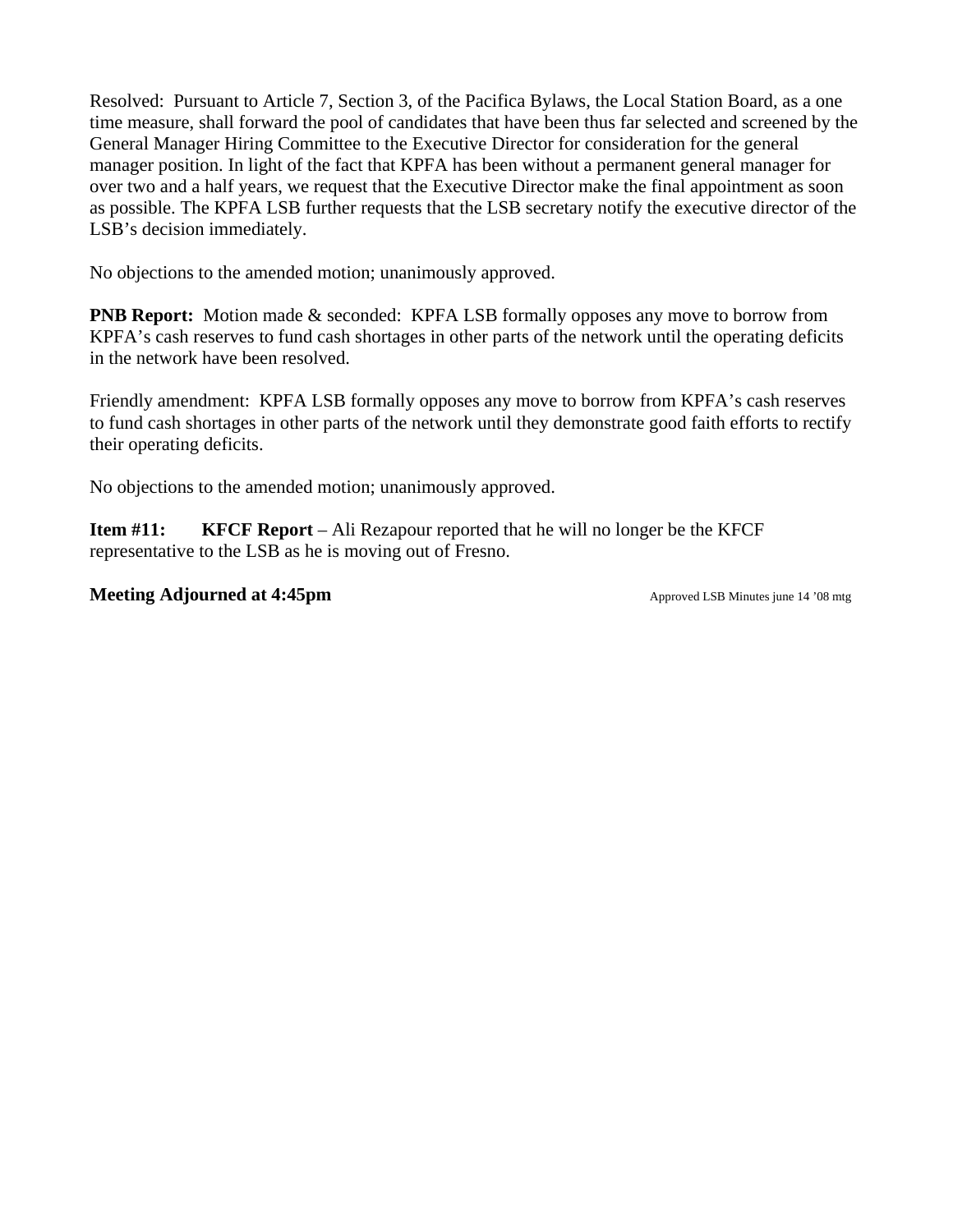Text of KPFA LSB Self Evaluation Process presented at June 14 2008 LSB meeting for approval.

### **LSB Self-Evaluation Process**

**Date & Task** 

Day 1 Governance Committee Distributes Self-Evaluation forms to LSB

Day 23 Completed forms are due

Day 37 The Governance committee delivers compiled anonymous self-evaluation form results to the LSB.

Day 45 The LSB meets to discuss the results of the self-evaluation forms, and followup actions (if any).

Draft Board Member Self-Evaluation

**Board Self-Assessment**  1) New Board members are oriented to the organization, including the organization's mission, bylaws, policies and programs. 1 (not at all) 2 3 4 5 6 7 8 9 10 (always) Comments: 2) The Board of Directors review the bylaws on a regular basis 1 (not at all) 2 3 4 5 6 7 8 9 10 (always) Comments: 3) The Board has an annual calendar of meetings and an attendance policy such that a quorum of the board meets at least quarterly. 1 (not at all) 2 3 4 5 6 7 8 9 10 (always) Comments: 4) Meetings have written agendas 1 (not at all) 2 3 4 5 6 7 8 9 10 (always) Comments: 5) Materials relating to significant decisions are given to the Board in advance of the meeting 1 (not at all) 2 3 4 5 6 7 8 9 10 (always) Comments: 6) The Board members receive regular training and information about their responsibilities 1 (not at all) 2 3 4 5 6 7 8 9 10 (always) Comments: 7) Board receives regular reports on finance/budgets 1 (not at all) 2 3 4 5 6 7 8 9 10 (always) Comments: 3 of 5 **KPFA LSB Self Evaluation Process—for LSB** 6/8/2008 8) Board receives regular reports on station performance 1 (not at all) 2 3 4 5 6 7 8 9 10 (always) Comments: 9) Board helps to set fundraising goals and is actively involved in helping with fundraising 1 (not at all) 2 3 4 5 6 7 8 9 10 (always) Comments: 10) Board regularly evaluates the General Manager 1 (not at all) 2 3 4 5 6 7 8 9 10 (always) Comments: 11) The roles of the Board and the General Manager are defined, with the General Manager delegated as the manager of the organization's operations and the Board focused on policy and planning. 1 (not at all) 2 3 4 5 6 7 8 9 10 (always) Comments:

12) If the organization has any related party transactions between board members